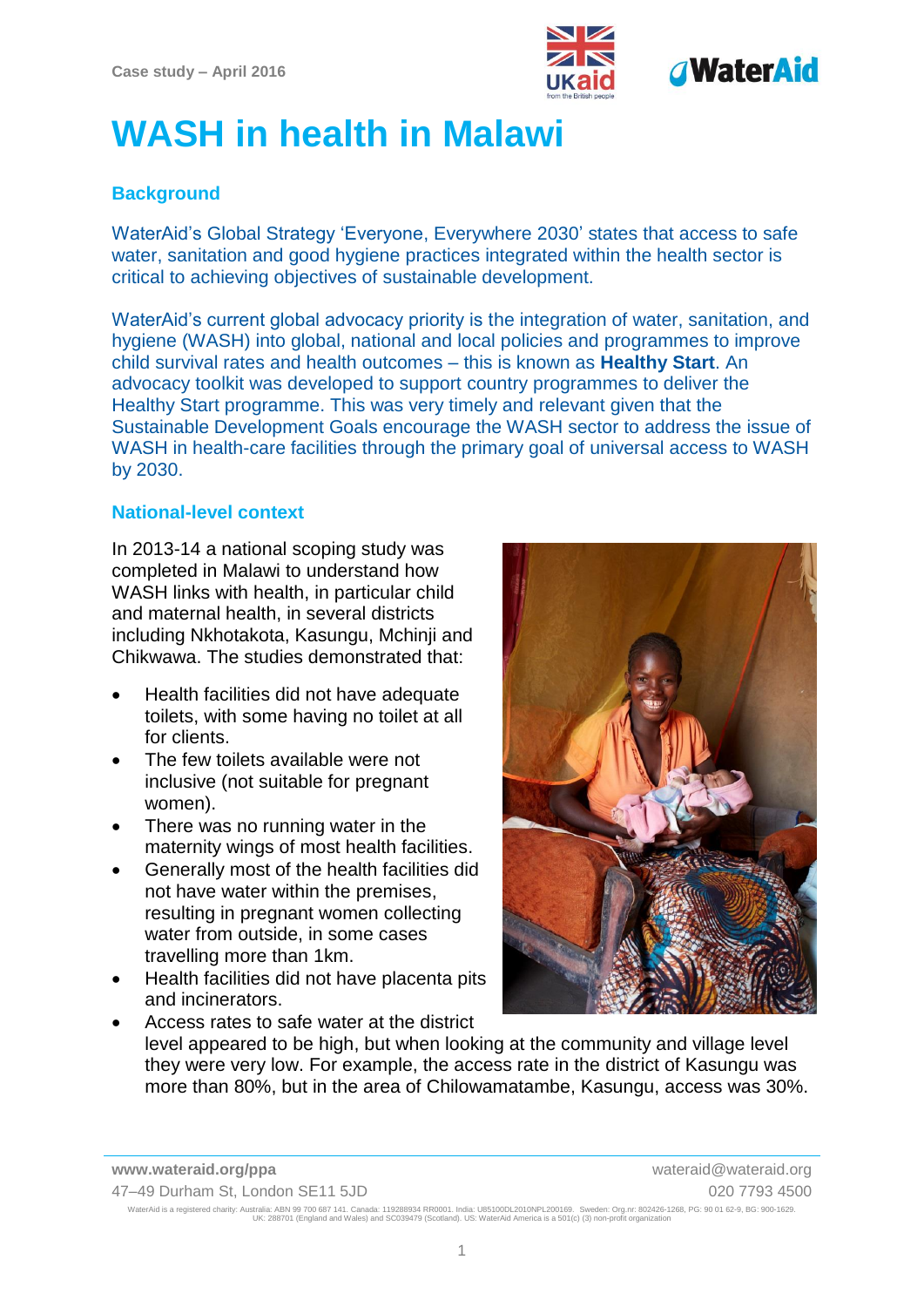

#### **Lessons**

Before developing the Healthy Start programme, WaterAid Malawi reflected on their WASH in health experiences and identified a number of lessons:

- 1. Work with and through a more strategic portfolio of partners. Programmes have benefited from leveraging the skills and expertise of a diverse portfolio.
- 2. Engage with donors to influence government priorities. To support the sustainability of interventions within health-care facilities, WaterAid Malawi are continuing to:
	- Spend enough time with communities to ensure buy-in, mentorship, and an in-depth understanding of issues.
	- Work with district councils to monitor interventions and intensify supervision during project implementation, to ensure quality delivery.
	- Develop sustainability plans at the design stage, which include an assessment of how the community will continue this (such as setting up community maintenance funds).
	- Continue to conduct Post-Implementation Monitoring Surveys.
- 3. Work with the private sector and provide communities with relevant information from which to make informed choices, for example, helping them to understand which technology is most appropriate to their needs.

## **Spotlight: Healthy Start programme planning and design**

Implementation of the programme started in April 2016. It targets 16 health facilities and five communities surrounding each facility with the following interventions:

- Solar powered pumps for safe water, including installing piped water in maternity wings.
- Construction of inclusive toilets (to be built after extensive consultations with pregnant mothers).
- Construction of placenta pits.
- Strengthening of district-level coordination systems for maternal and neonatal health.
- Empowerment of citizens, especially mothers, on their rights to WASH and quality health services.
- Detailed needs assessments in health-care facilities and capacity building on infection prevention.
- Development and implementation of facility improvement plans, with a particular focus on WASH.
- Promotion of good sanitation and hygiene behaviours, and provision of water in selected health-care facility catchment communities.